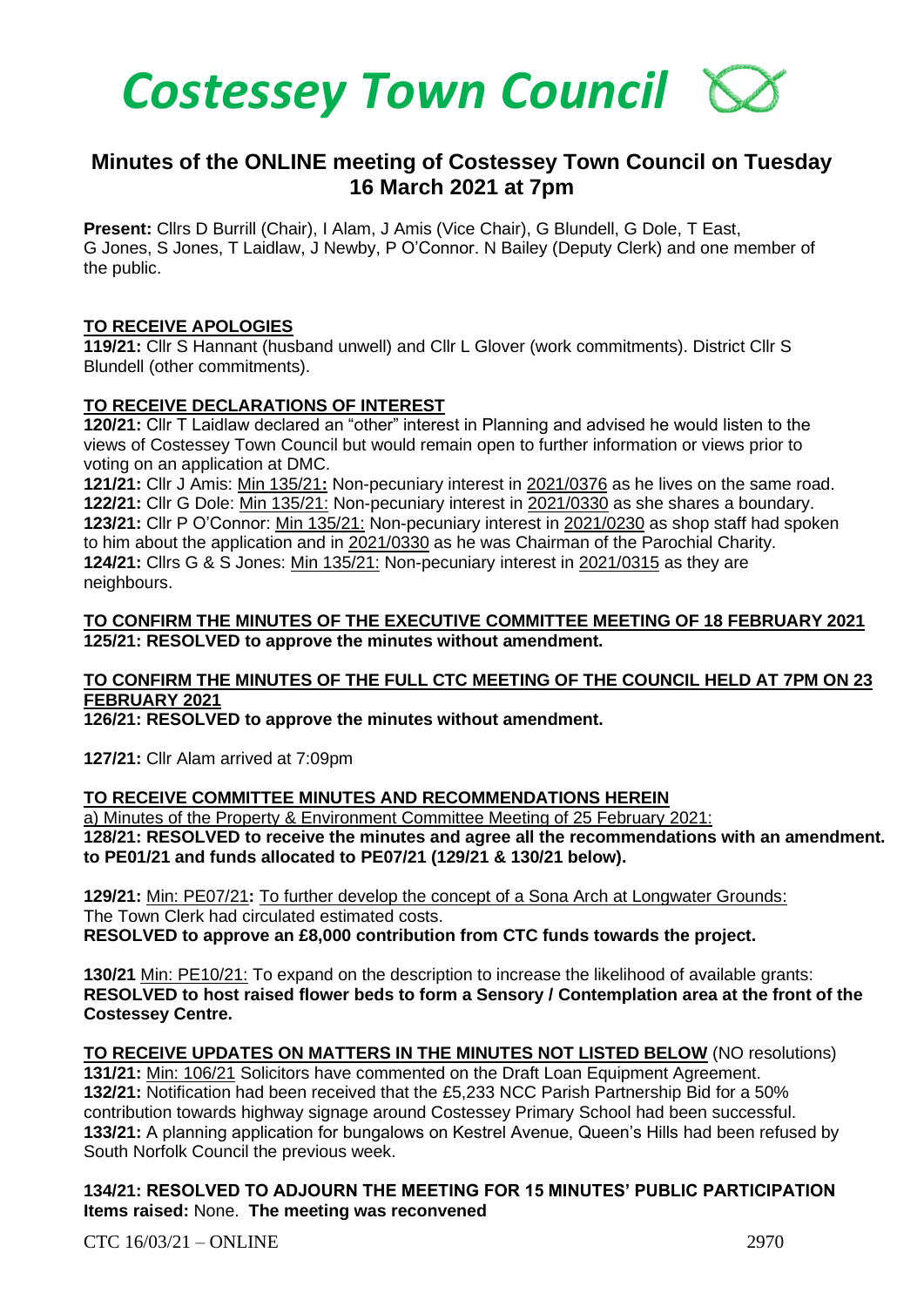#### **TO MAKE RECOMMENDATIONS ON PLANNING APPLICATIONS, AND RECEIVE INFORMATION ON APPEALS & OTHER PLANNING MATTERS 135/21: a) Planning applications for consideration:**

**i) 2021/0144:** Mr A Moore - Church Farm, The Street, NR8 5DG – Retrospective application for detached garden storage outbuilding to side of property – **APPROVE** 

**ii) 2021/0230:** Mr Ash - 94 Norwich Road, NR5 0EH - 1 x non-illuminated fascia sign and 2 x illuminated fascia signs, 4 x aluminium composite panels and 4 x poster cases displayed on business premises – **APPROVE** 

**iii) 2021/0315:** Mr S Easter - 445 Dereham Road, NR5 0SQ - Single storey front extension and new garden wall to front – **APPROVE** 

**iv) 2021/0330:** Mr N Bridge - Barn at Windmill Farm, Windmill Lane, Costessey - Notification for Prior Approval for a proposed change of use and associated building works of an agricultural building to a dwelling house (QA and QB) - **NOTED** 

**v) 2021/0346:** Mr John Smith - Land West and South of 107 Gurney Road - Erection of 2 single storey and 2, two-storey dwellings, including a single and double garage, with access road and associated external works - **REFUSE**

**vi) 2021/0353:** Mr Lawrence Warwick - 5 & 5A Highlow Road, NR5 0HP -

Certificate for existing lawful use of annex/garage - Lawful Development **NOTED**

**vii) 2021/0376:** Mr Tye Goodall - 29 Olive Road, NR5 0AT - Single storey front, side and rear extensions. **APPROVE**

**viii) 2021/0440:** Mrs L Keeler - Northfields (Plot 16) Ringland Lane, NR8 5BG - Proposed alterations to approved garage (approved PP2020/1825) to incorporate an annexe providing ancillary accommodation. **REFUSE** - **Comment** - **If the Planning Authority approved the application, Permitted Development Rights should be withdrawn so it can only be used as an ancillary building**.

**136/21: b) Information & Planning decisions received from South Norfolk & Norfolk County Councils:** (\*Information only. (No decisions needed) See separate sheet.

# **TO CONSIDER FINANCE MATTERS**

**137/21:** a) To set a budget for a pre-teen destination piece of play equipment to replace the trim trail at Breckland Park:

**There was a desire to replace the equipment and various scenarios were discussed including a capped** budget and potential CIL receipts. Removal and disposal of the existing equipment would come from the maintenance budget. A new package of improvements being discussed later did not include a destination piece for pre-teens. Play equipment providers would have plenty of ideas.

**RESOLVED to approve in principle a suitable piece of equipment to be considered by the Property and Environment Committee.** 

**138/21**: b) To approve a budget for the construction of a permanent machinery entrance to Greenhills Woods:

It was important to prevent motorcycles from entering the site by installing the right gates. It was also a popular pedestrian entrance. The County Council engineer had given informal advice over the dropped kerb and access requirements to assist with planning consent. A contingency might be required, and a written brief would be circulated to contractors.

**RESOLVED to approve a £6,000 budget for all aspects around the new entrance.** 

**139/21: c) RESOLVED to approve the purchase of a third Rainbow Bench @ £1,146, incl plaque plus Delivery & VAT, to be placed outside Costessey Library.**

**140/21: d) RESOLVED to approve payment of the Collier Turfcare invoice @ £2,196.50 + VAT** 

**141/21: RESOLVED to continue the meeting past 9pm but to finish at 9:30pm**